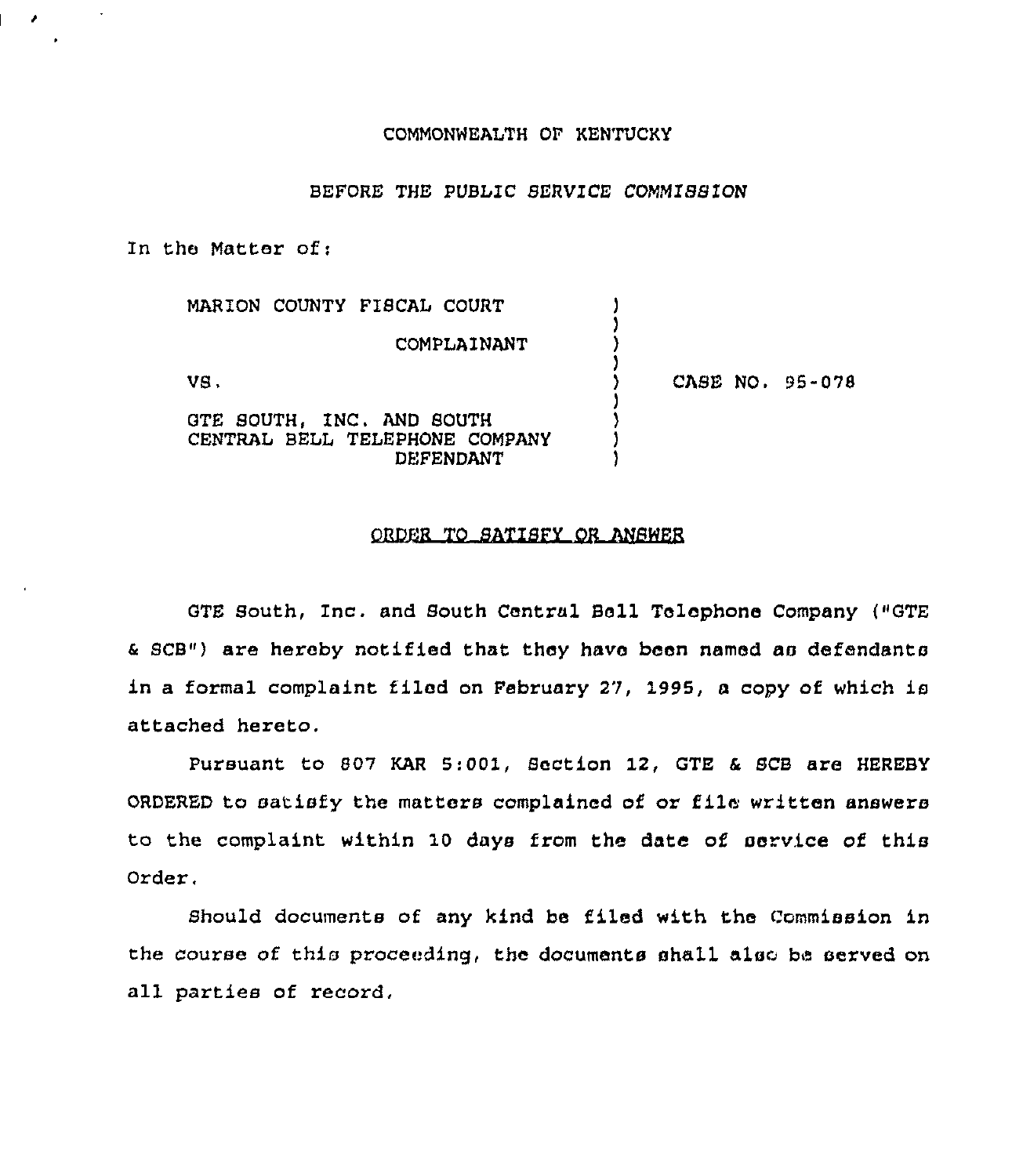Done at Frankfort, Kentucky, this 9th day of March, 1995.

PUBLIC SERVICE COMMISSION

hairman Vice hair

Breachutt

ATTEST:

 $\bullet$ 

 $\pmb{\cdot}$ 

 $10Q_1$ 

Executive Director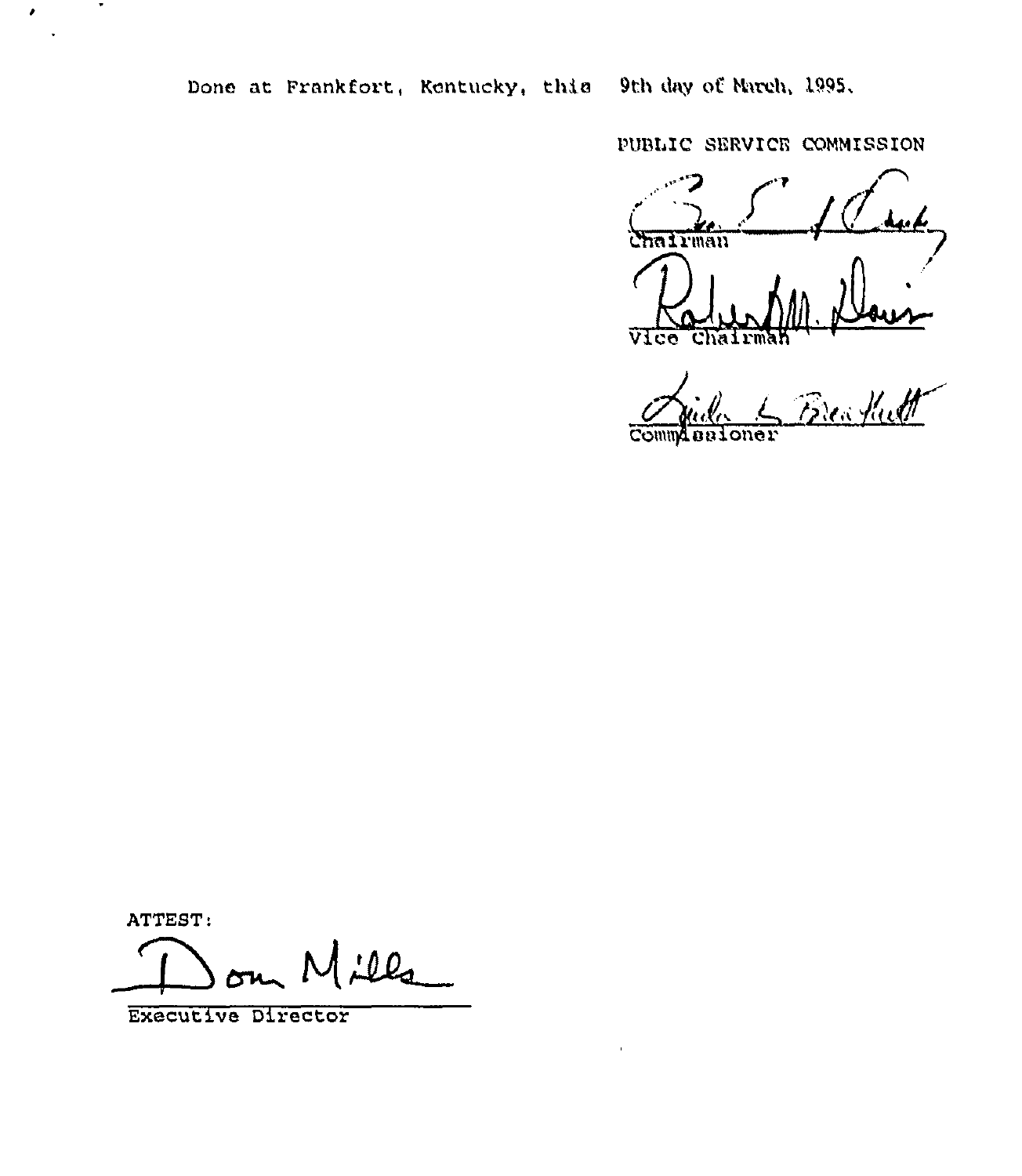### COMMONWEALTII KENTUCKY BEFORE THE PUBLIC SERVICE COMMISSION

# IN THE MATTER OF: **MARION COUNTY FISCAL COURT**

pualic .<br>COMMIS ..... COMPLAINANT

,FEB 87 ISS5

RECF" \*\*\*\*

## VS, COMPLAINT

# GTE CORPORATION and SOUTH CENTRAL BELL TELEPHONE COMPANY DEFENDANTS

95-078

The Complaint of the Marion County Fiscal Court respectfully shows as follows: (a) That the IUII name and address ol'thc Complainant is tho Marion County Fiscal Court, 120 West Main Street, Lebanon, Kentucky 40033 (b) That the names and addresses oftho Defendants is GTE Corporation, P, 0, Box

13606 Research Triangle Park, North Carolina 27709 and South Central Bell Telephone Company, P. O. Box 32410, Louisville, Kentucky 40232

(c) That all of Marion County, Kentucky is provided telephone service by GTE Corporation except for approximately two-hundred households located in the northwest portion of the County which are served by South Central Bell Telephone Company, Although located in the same county, a telcphonc call from thc approximately two-hundred households serviced by South Central Bell Telephone Company to any other location in Marion County, Kentucky is a long distance call. However these approximately two-hundred households may call most locations in Nelson County, Kentucky as local calls,

(d) All Marion County except for the approximately two.hundred households serviced by South Central Bell Telephone Company have available "9II" scrviccs which are routed through thc Lebanon City Police Dcpartmcnt for dispatch of emorgency services, However, the

 $\mathbf{1}$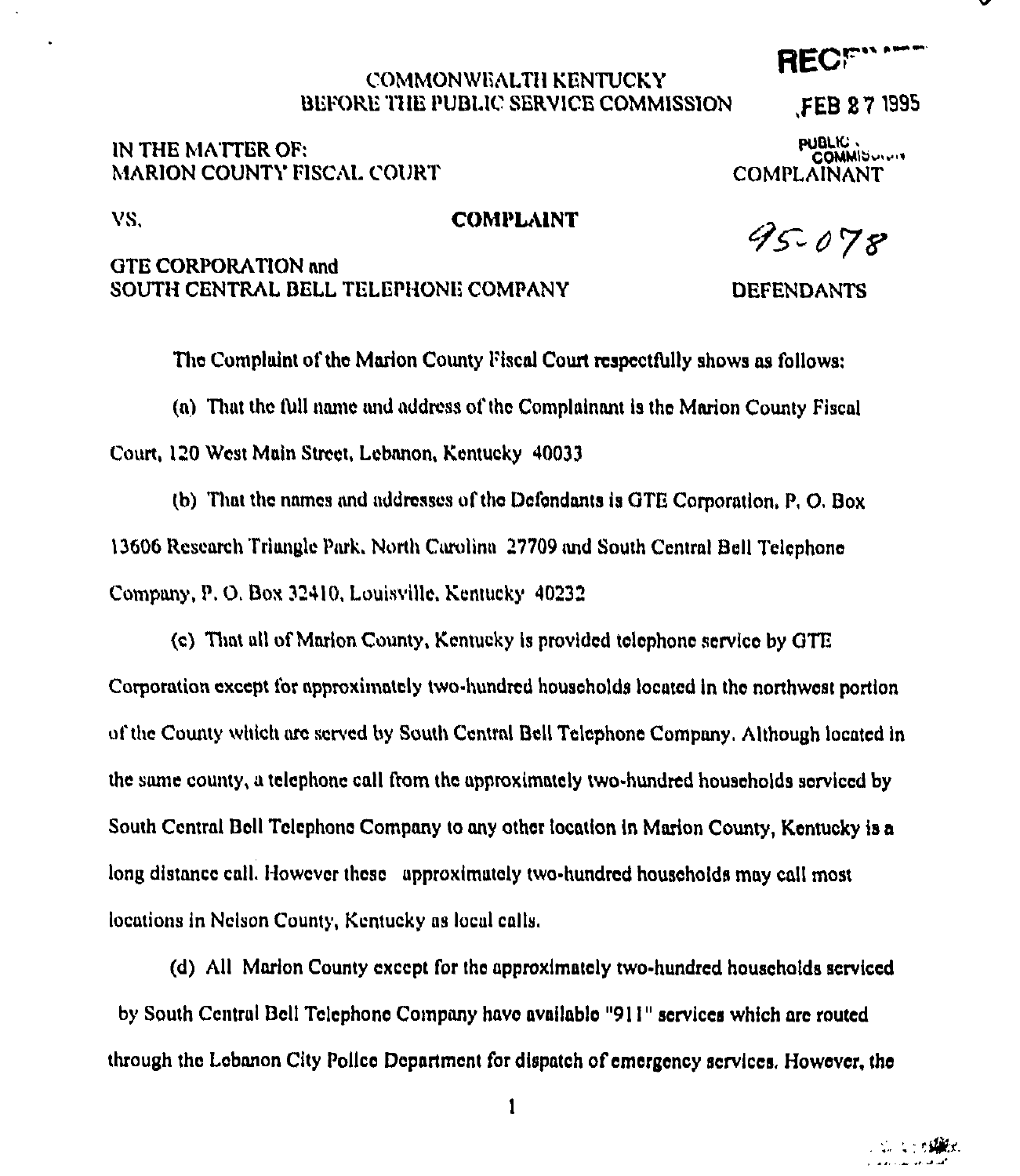approximately two-hundred households in Northwest Marion County do not have this service available even through Nelson County.

Recently the Marion County Fiscal Court inquired of GTE Corporation as to the possibility of routing calls from the approximately two hundred households in Northwest Marion County to the Lebanon City Police Department so that those households can have "911" emergency services available to them. It is estimated that providing "911" emergency services to these approximately two-hundred households would generate fewer than ten calls per month,

After much negotiation, the Complainant has been advised that in order to provided "911" services to these approximately two-hundrcd households in Marion County, Kentucky, GTE Corporation will charge a non-recurring fce of \$385.76 and a monthly recurring charge of \$535.02. Additionally, South Central Bell will charge a non-recurring fee of \$921.00 and a monthly recurring charge of \$487.00. These charges make it economically unfeasible for the Complainant and approximately two-hundred households in Northwest Marion County to obtain "911" emergency services. It also seems that, given the limited utitlization of the "911" cmcrgcncy scrvicc by thcsc approximately two-hundred households. thc recurring charges are cxccssivc, Without a waiver of thcsc charges or a disallowance of thc charges, these approximately two-hundred households will not be able to obtain "911" emergency services. Furthermore, the failure of South Central Bell Telephone Company to provide "911" emergency dispatching for thcsc approximately two-hundred households while providing the same service to its other customers is a violation of the Defendant's obligation to provide adequate service to its customers,

WHEREFORE, the Complainant asks that thc monthly recurring charges bc reduced or

 $\overline{c}$